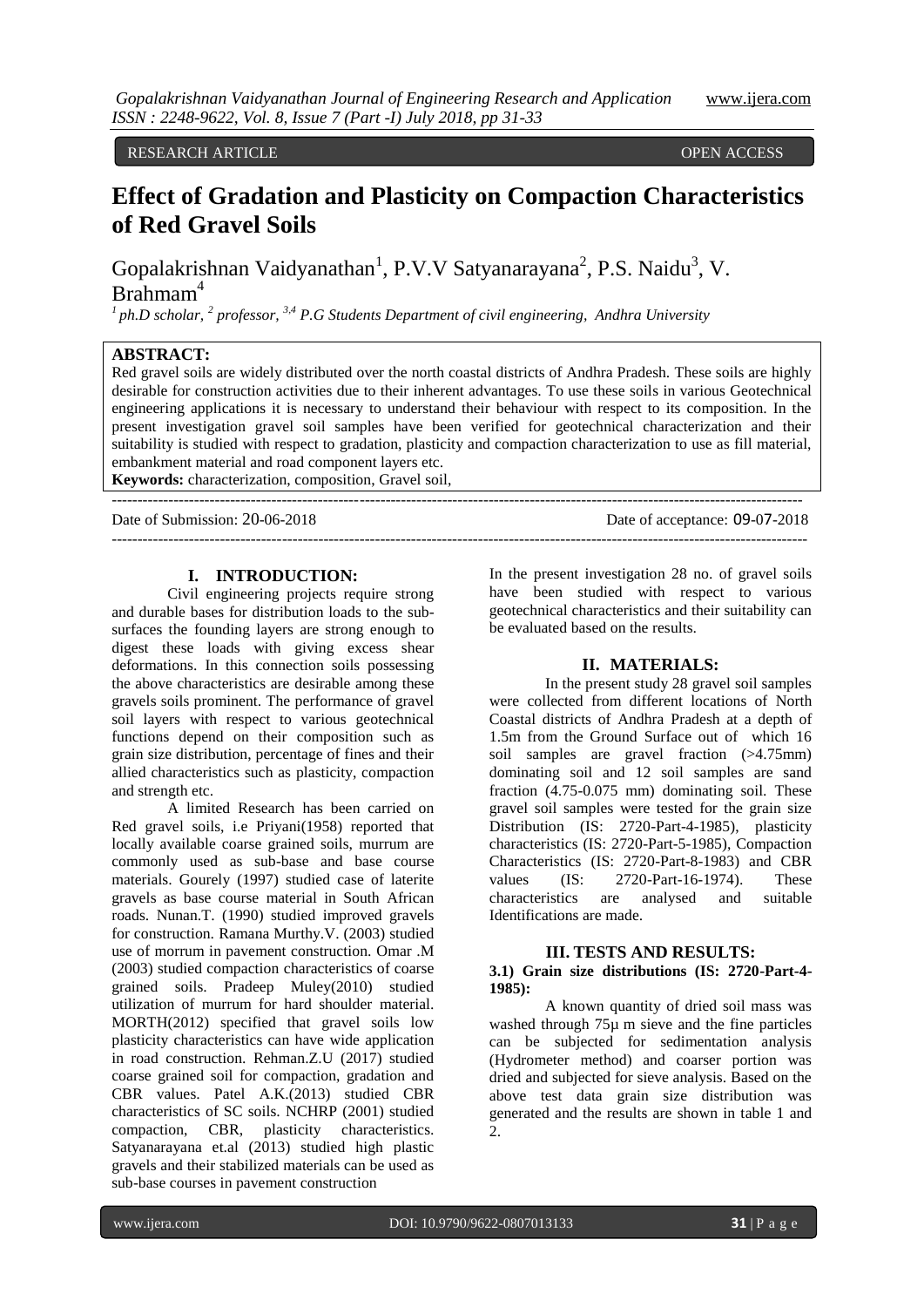### **3.2) Plasticity characteristics (IS: 2720-Part-5- 1985):**

Dried soil sample passing through  $425 \mu$  m sieve subjected for liquid limit  $(W_L)$  using Casagrande method (IS: 2720-Part-5-1985), and Plastic limit  $(W_P)$  and Plasticity Index,  $(I_P)$  as difference of these two  $(W_L-W_P)$  and the results are shown in table 1&2.

# **3.3) Compaction characteristics (IS: 2720-Part-8-1983):**

Modified proctor tests were performed on oven dried soil samples by performing 5 layers with 25

blows for each with a Rammer of 4.89kg and the results are shown in table 1&2.

# **IV. RESULTS AND DISCUSSIONS: 4.1 Geotechnical characterization of Red gravel soils:**

Results based on the test conducted as mentioned above with respect to IS 2720 are shown below table 1 & 2 and their characterization described**.** 

## **Table 1: Geotechnical properties of Gravel soils dominated by Gravel fraction**

| Preperties<br>Locatinu | G<br>ΘW | š<br>54 | E       | 辩<br>1961 | Clay.<br>150 | w.<br>ðir      | $W_T$<br>(%)            | 60        | OMC<br>69 | MDD<br>$(g\infty)$ | fS          |
|------------------------|---------|---------|---------|-----------|--------------|----------------|-------------------------|-----------|-----------|--------------------|-------------|
| Erhels                 | 旅       | 犲       | 16      | 12        | 4            | $\frac{1}{20}$ | 19                      | 9         | 88        | 212                | 0C          |
| Natasausapeta          | 18      | 32      | ĵΰ      | 20        | 10           | 38             | ži                      | 17.       | 11.0      | 2.05               | œ           |
| Pathapataan.           | 48      | 34      | $^{14}$ | 16        | ĭ            | $-36$          | 13                      | 8         | 88        | 2.68               | $_{\alpha}$ |
| Tekkali                | 18      | 外       | 32      | 22        | 10           | 30             | 20                      | 10        | 10.5      | 2.07               | œ           |
| Vizag (APSEB)          | 44      | 28      | 18      | 12        | ×            | $^{28}$        | 19                      | ÿ         | 9.0       | 2.08               | œ           |
| Dassunapeta            | 50      | 29      | 26      | 12        | ü            | 40             | $\overline{\mathbf{2}}$ | 19        | 11.2      | 2.05               | œ           |
| Видрини                | 46      | 38      | 34      | 16        | ı.           | 30             | 25                      | 10        | 10.0      | 2.67               | œ           |
| Pvdi<br>bhistaviosm    | 38      | 34      | 38      | $^{25}$   | ı.           | 27             | 11                      | ÿ         | $10-11$   | 2.08               | œ           |
| Yeadada                | 42      | 73      | 33      | 20        | 33           | 35             | 20                      | 15        | 10.5      | 1.08               | œ           |
| Duvada                 | 场.      | 26      | 18      | 10        | ī            | ag             | 22                      | 18        | 11.0      | 2.07               | œ           |
| Sectionmation          | 67      | 14      | 19      | 12        | T            | 30             | 28                      | 10        | 10.0      | M1                 | $_{\alpha}$ |
| Antonagar              | 52      | 30      | 18      | 12        | ä            | 28             | 19                      | ğ         | 85        | 211                | œ           |
| MMTC                   | 56      | 28      | 16      | 18        | ń.           | $^{26}$        | 18                      | $\dot{x}$ | 16        | 2.12               | œ           |
| Madharawada            | 60      | 26      | 14      | 10        | 4.           | 25             | 18                      |           | Đ         | 13                 | œ           |
| Lankelspalem           | 40      | 32      | Dk      | 18        | 10           | 27             | 14                      | ÿ         | 93        | 2:06               | œ           |
| Panywada               | 46      | 35      | N       | 1ł        | ı            | $^{26}$        | u                       |           | 93        | 2.07               | ũC          |
|                        |         |         |         |           |              |                |                         |           |           |                    |             |

# **Table 2: Geotechnical properties of Gravel soils dominated by Sand fraction**

| <b>Properties</b><br>Locatiba. | 6<br>7N) | s:<br>ÜΜ | F<br>(N) | 58<br>1961 | Clay<br>(%) | W.<br>围 | W.<br>80 | ĦΗ | <b>OWC</b><br>NG | MDO<br>la/cci | $\overline{15}$ |
|--------------------------------|----------|----------|----------|------------|-------------|---------|----------|----|------------------|---------------|-----------------|
| Sciolalas                      | $^{29}$  | 46       | 25       | 16         | 9           | 32      | 19       | 13 | 10.7             | 2.06          | 50              |
| Kata hornmali                  | 26       | 50       | 24       | 12         | 12          | 39      | 20       | 19 | 11.2             | 2.04          | sc              |
| Galaxadias/cons                | 34       | 38       | 28       | 18         | 10          | 34      | 20       | 14 | 10.6             | 7.05          | SC.             |
| Jonaula                        | 32       | 雏        | 36       | 20         | 10          | 29      | 19       | 10 | 10.3             | 2.07          | 57              |
| Garakhirana                    | 28       | 48       | 24       | 15         | 9           | 32      | 19       | 13 | $10 -$           | 2.06          | SC.             |
| Grey hounds                    | 22       | 52       | 26       | 16         | 10          | 32      | 20       | 12 | 10.2             | 2.06          | 50              |
| Gaixwaka                       | 26       | 56       | 24       | 14         | 10          | 38      | 21       | 17 | 10.5             | 2.04          | SC:             |
| <b>RANTOURIE</b>               | 30       | 淋        | 22       | 14         | ž           | 31      | 19       | 12 | 9                | 2.06          | 50              |
| Tahayidammas<br>lova:          | 35       | 40       | 25       | :15        | 1ō          | 30      | 20       | 10 | 5                | 2.06          | sc              |
| Mariei                         | 32       | 84       | zt       | 16         | B.          | 29      | 19       | ġ  | 9.2              | 2.06          | SC.             |
| Gollamski                      | 25       | 43       | 32       | 20         | 12          | 33      | 20       | 13 | 9.5              | 2.05          | SĊ.             |
| Rajanageara                    | 36       | 42       | 28       | 14         | ğ           | 迫       | 19       | 11 | 8.8              | 2.07          | SC.             |

**G:Gravel, S:Sand, F:Fines, WL: Liquid limit, Wp: Plastic limit, IP: Plasticity Index, OMC: Optimum Moisture Content, MDD: Maximum dry density, CBR: California bearing ratio, IS: Indian standard classification.**

Red gravel soils of north coastal districts of Andhra Pradesh are dominated by gravel fraction have gravel particles in the range of 38- 67% , sand particles 14-39% and fines are in the range of 14-32% respectively and it is also seen these gravels have a wide range of particles. Where as Red gravel soils dominated by sand fraction have gravel particles in the range of 22-36% , sand particles 38-52% and fines are in the range of 22- 32% respectively . From the grain size distribution it is identified that sand dominating soils have more number of fine particles and less number of gravel particles than gravel fraction dominating gravel soils.

Gravel fraction dominating gravel soils having liquid limit in the range of 25-40% and Plasticity Index range of 7-17% , where as sand fraction dominating gravel soils having liquid limit in the range of 29-33% and plasticity index in the range of 9-19% . Soil with high percentage of fines exhibited high Liquid Limit and Plasticity Index values. From the compaction characteristics it is identified that there soil having OMC is in the range of 8.2-11% and MDD 2.05-2.13g/cc. Gravel fraction dominating gravel soils having CBR values are in the range of 21-38%, and sand fraction dominating gravel soils CBR values in the range of 16-24%.

# **4.2 Compaction characteristics of red gravel soils:**

Test results of 28 gravel soils from North Coastal Districts of Andhra Pradesh, the following identifications are made.

- Increase in the percentage gravel particles increases MDD values and decreases OMC values whereas increase in the percentage of sand particles decreases MDD values and increase OMC values.
- Increase in the percentage of fines increases the liquid limit and plastic limit values there by increases plasticity index values which increases OMC values and decreases MDD values.
- Domination of single size particles either gravel or sand increases OMC values and decreases MDD values.
- Combination of gravel and sand particles with less percentage of fines exhibited high density, high MDD and low OMC values.
- Gravel soils dominated by single size particles makes the soil matrix to poorly graded which leads to honeycombing structure where as gravel soils representing maximum no. of particles i.e gravel particles, sand and fine particles exhibit well graded condition give cohesive matrix resulting dense condition.